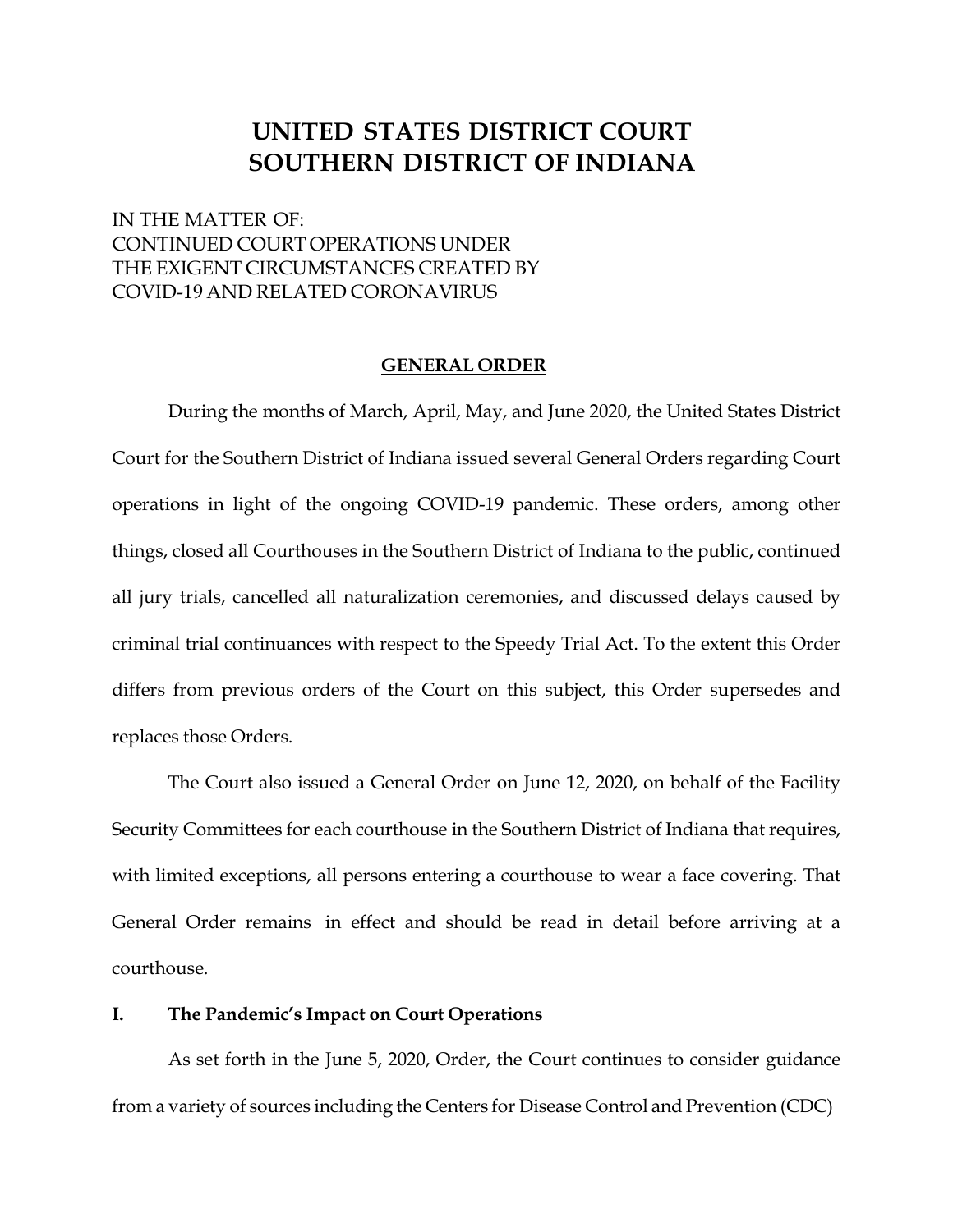and federal, state, and local public health authorities to determine what operations are appropriate given the health risks caused by the pandemic.

Based on that guidance, the Court makes the following findings:

- A. The health risks presented by the COVID-19 pandemic continue, but have abated to some degree in each of the Court's divisions;
- B. Under certain circumstances, modified Court operations can be resumed without presenting substantial health risks to the public given the safeguards the Court has enacted to maximize the health and safety of anyone entering a courthouse; and
- C. Good cause exists to resume modified Court operations as described below.

# **II. Civil Service by United States Marshals Service**

In a General Order issued April 3, 2020, the Court suspended any requirement that

the United States Marshals Service, or anyone contracted on its behalf, effect personal

service of process under Fed. R. Civ. P. 4(c)(3), 28 U.S.C. § 1915(d), or 28 U.S.C. § 1916, for

cases pending in this district or any other district. That suspension is **TERMINATED**

and civil service ordered by the Court is **REINSTATED**.

## **III. In-Person Proceedings**

- A. In-person criminal plea and sentencing hearings will resume in all divisions beginning **July 6, 2020**.
- B. Single defendant criminal jury trials will resume in all divisions beginning **July 20, 2020**. The public may attend trials by remote viewing inside the courthouse and/or in the courtroom galleries. The public is advised that due to space limitations and social distancing requirements, seating for the public may be more limited.
- C. In-person civil proceedings, including civil jury trials, will commence in all divisions beginning **August 17, 2020**.

Notwithstanding the above, in light of the ongoing health risks posed by the

pandemic and the space limitations on the Court's ability to conduct all proceedings

safely in person, parties are encouraged to consider conducting proceedings remotely as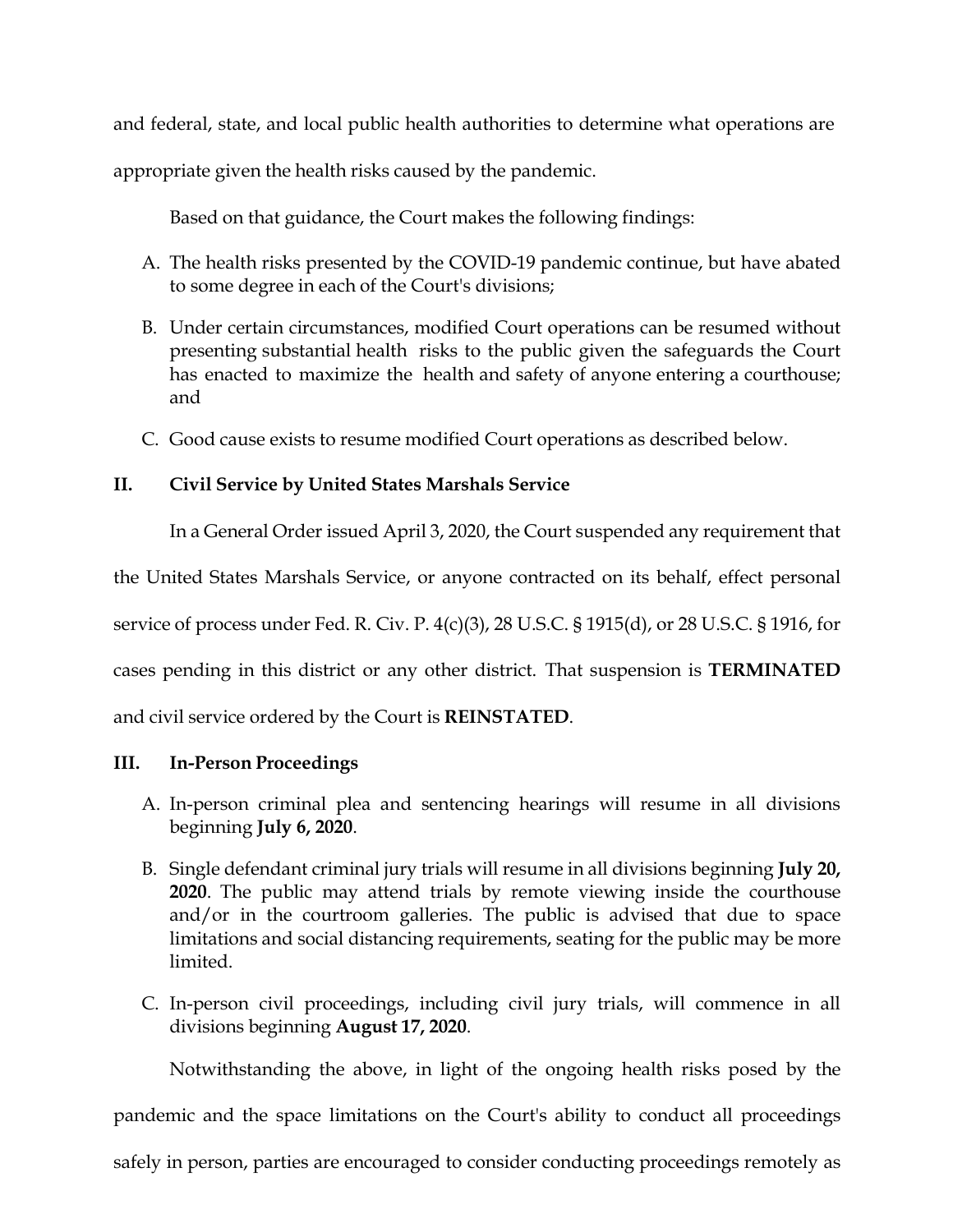permitted by law and previous orders of the Court. In addition, parties are encouraged to conduct depositions remotely to the extent permitted by law.

### **IV. Speedy Trial Act**

- A. Upon a finding that the facts and circumstances of the case and measures outlined in this and other General Orders of the Court support a continuance as serving the ends of justice and protection of the public; and
- B. Upon particularized findings in the case that a continuance serves the ends of justice, and such action outweighs the best interest of the public and the defendant to a speedy trial,

Any delay of a criminal trial in conjunction with this Order shall be excluded under the

Speedy Trial Act pursuant to 18 U.S.C. § 3161(h)(7)(A).

Particularized reasons for delay may include, but are not limited to: the aforementioned health risks to jurors, court personnel, and parties; significant difficulties in defense counsel's ability to meet a client; and difficulties in trial preparation caused by the inability to support the necessary close contact with witnesses.

## **IV. Naturalization Ceremonies**

Court-officiated naturalization ceremonies will resume beginning **August 13, 2020**. Before that date, individuals may be naturalized by a judicial officer when and under what circumstances the Court deems appropriate.